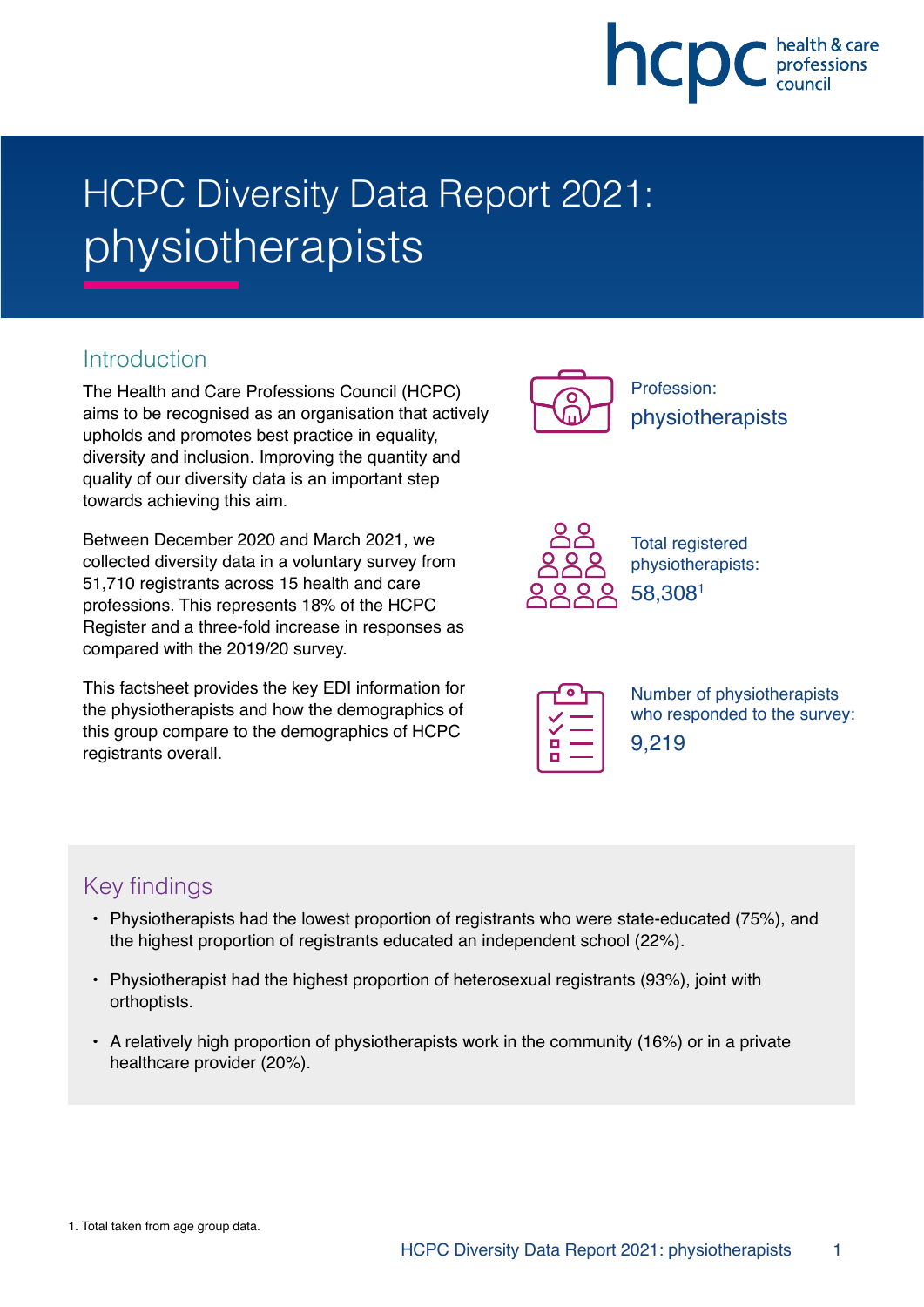# Physiotherapists - Key findings



Work setting

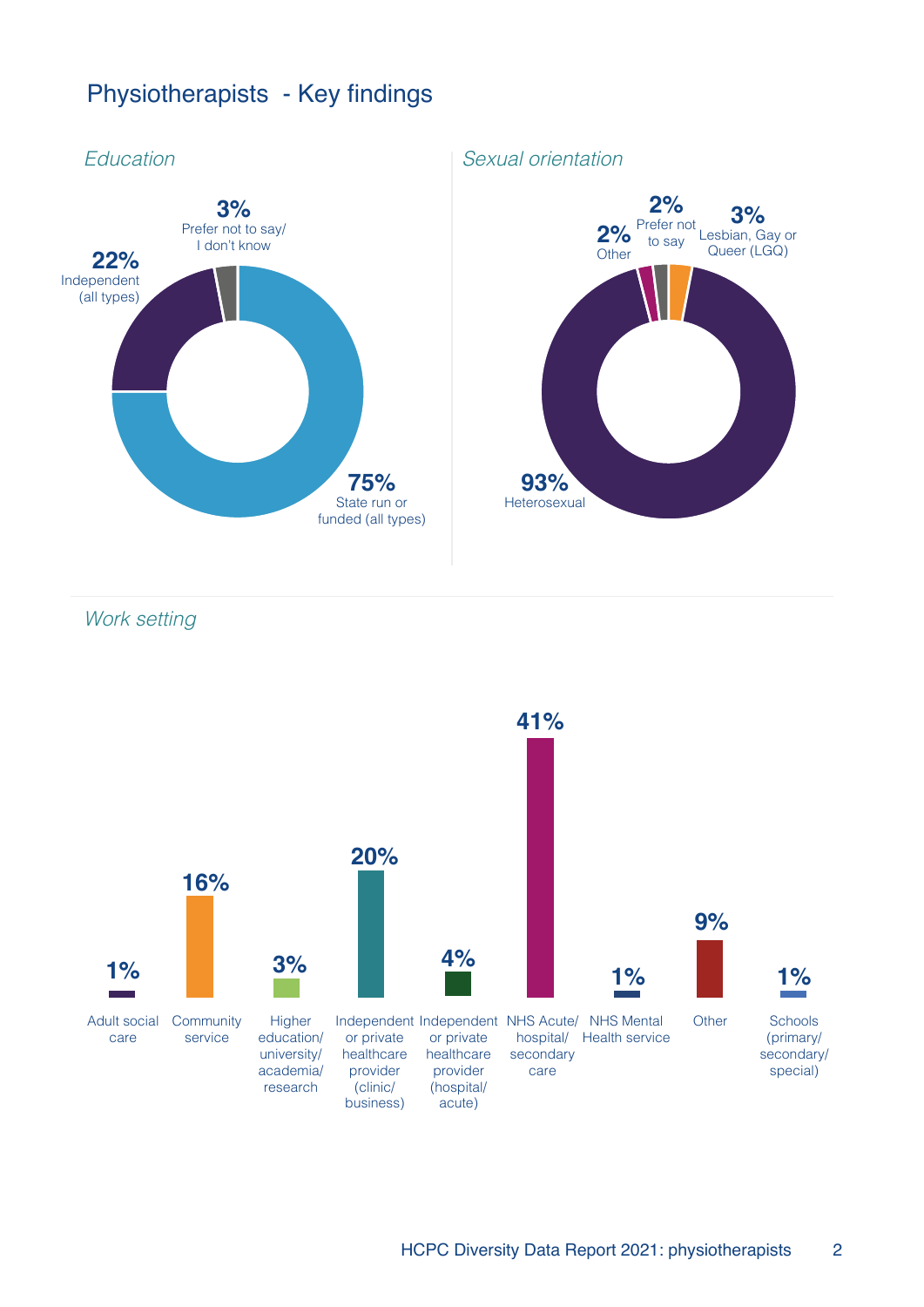## Age

Count and proportion of respondents by age group:

|                         |        | Under 25 |        | <b>25-34 years</b> |        | 35-44 years |        | <b>45-54 vears</b> |        | <b>55-64 years</b> |       | 65 and<br>over |    |
|-------------------------|--------|----------|--------|--------------------|--------|-------------|--------|--------------------|--------|--------------------|-------|----------------|----|
|                         | Count  | $\%$     | Count  | $\%$               | Count  | $\%$        | Count  | $\%$               | Count  | $\%$               | Count | $\%$           |    |
| <b>Physiotherapists</b> | 3,082  | 5        | 18.367 | 31                 | 18.894 | 32          | 10.801 | 19                 | 6.165  | 11                 | 999   | $\overline{c}$ | 40 |
| All professions         | 11.853 | 4        | 78.796 | 27                 | 84.390 | 29          | 65.492 | 23                 | 40.694 | 14                 | 7.956 | 3              | 42 |

#### **Disability**

Count and proportion of respondents by disability:

|                         | <b>Disabled</b> |      | <b>Not disabled</b> |               | <b>Prefer not to say</b> |               |  |
|-------------------------|-----------------|------|---------------------|---------------|--------------------------|---------------|--|
|                         | Count           | $\%$ | Count               | $\frac{9}{6}$ | Count                    | $\frac{0}{0}$ |  |
| <b>Physiotherapists</b> | 562<br>6        |      | 8,569               | 93            | 47                       |               |  |
| All professions         | 4,188           | 8    | 47,005              | 91            | 517                      |               |  |

# **Ethnicity**

Count and proportion of respondents by ethnic origin:

|                         | <b>Asian</b> |               | <b>Black</b> |                        | <b>Mixed</b> |                | White  |               | <b>Other</b> |      | Prefer not to<br>say |      |
|-------------------------|--------------|---------------|--------------|------------------------|--------------|----------------|--------|---------------|--------------|------|----------------------|------|
|                         | Count        | $\frac{0}{0}$ | Count        | $\frac{0}{0}$<br>Count |              | $\%$           | Count  | $\frac{0}{0}$ | Count        | $\%$ | Count                | $\%$ |
| <b>Physiotherapists</b> | 843          | 9             | 307          | 3                      | 226          | $\overline{c}$ | 7,590  | 83            | 130          |      | 81                   |      |
| All professions         | 3,993        | 8             | 2,368        | 5                      | 1,245        | 2              | 42,755 | 83            | 890          | 2    | 458                  |      |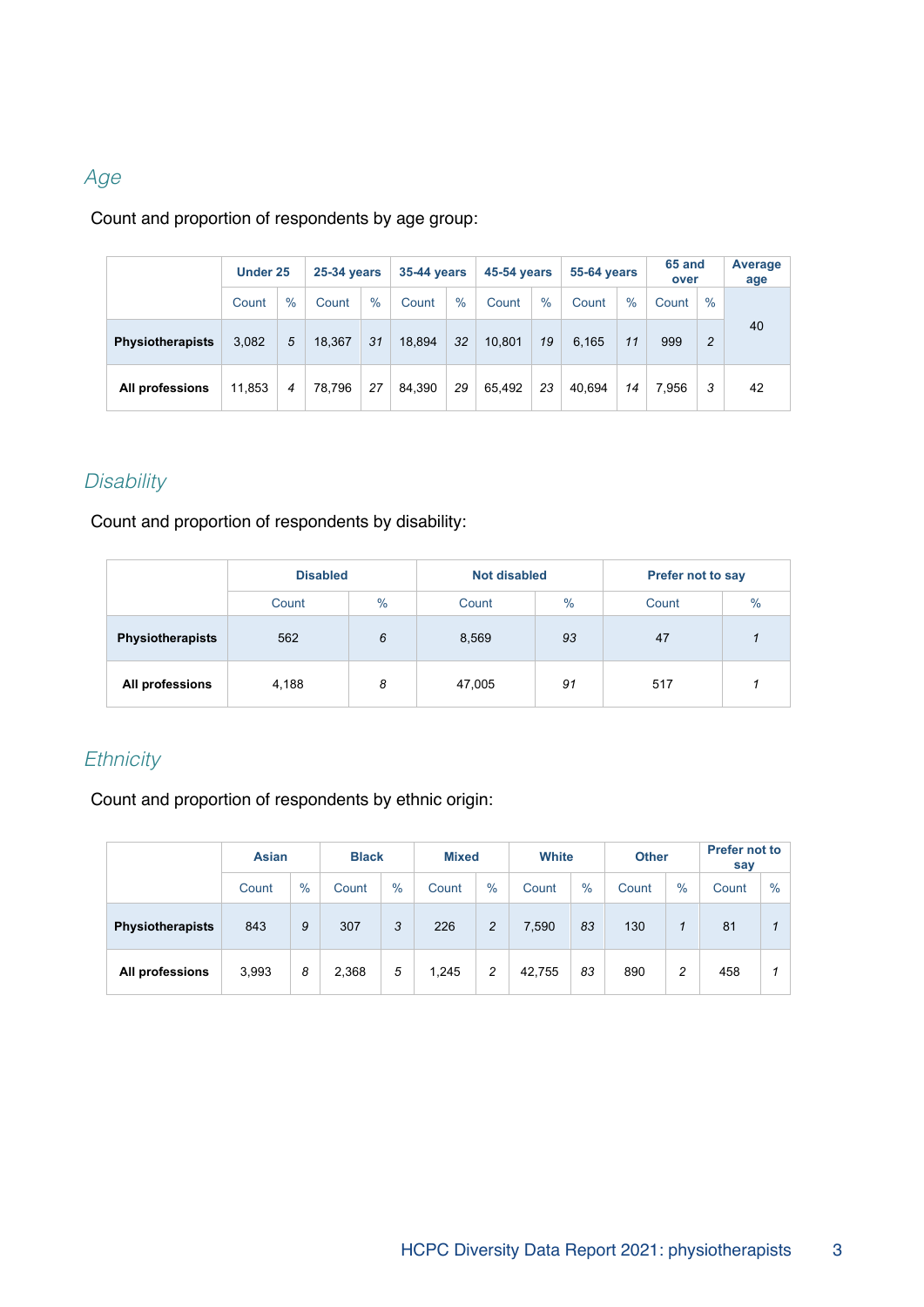#### Gender

Count and proportion of respondents by gender:

|                         | <b>Woman</b>         |    | <b>Man</b>           |    | <b>Other</b> |      | <b>Prefer not to say</b> |      |  |
|-------------------------|----------------------|----|----------------------|----|--------------|------|--------------------------|------|--|
|                         | $\%$<br><b>Count</b> |    | $\%$<br><b>Count</b> |    | <b>Count</b> | $\%$ | <b>Count</b>             | $\%$ |  |
| <b>Physiotherapists</b> | 7,175                | 78 | 1,962                | 21 | 10           | 0    | 31                       | 0    |  |
| All professions         | 39,146               | 76 | 12,175               | 24 | 174          | 0    | 226                      | 0    |  |

Count and proportion of responses to "Do you consider yourself to fall under the protected characteristic of 'pregnancy & maternity', as per the Equality Act 2010?"

|                         | <b>Yes</b> |               | <b>No</b> |      | Prefer not to say |      |  |
|-------------------------|------------|---------------|-----------|------|-------------------|------|--|
|                         | Count      | $\frac{0}{0}$ |           | $\%$ | Count             | $\%$ |  |
| <b>Physiotherapists</b> | 612        |               |           | 92   | 78                |      |  |
| All professions         | 3,098      | 6             | 48,088    | 93   | 529               |      |  |

## **Religion**

Count and proportion of respondents by religion or belief:

|                         | <b>Buddhist</b> | <b>Christian</b> | <b>Hindu</b> | <b>Jewish</b> | <b>Muslim</b> | <b>No</b><br>religion | <b>Other</b> | <b>Sikh</b> | <b>Spiritual</b> | <b>Prefer</b><br>not to<br>say |
|-------------------------|-----------------|------------------|--------------|---------------|---------------|-----------------------|--------------|-------------|------------------|--------------------------------|
| <b>Physiotherapists</b> | 1%              | 50%              | 4%           | 1%            | 2%            | 35%                   | 2%           | 0%          | 3%               | 2%                             |
| All professions         | 1%              | 44%              | 2%           | 1%            | 3%            | 39%                   | 3%           | 1%          | 4%               | 3%                             |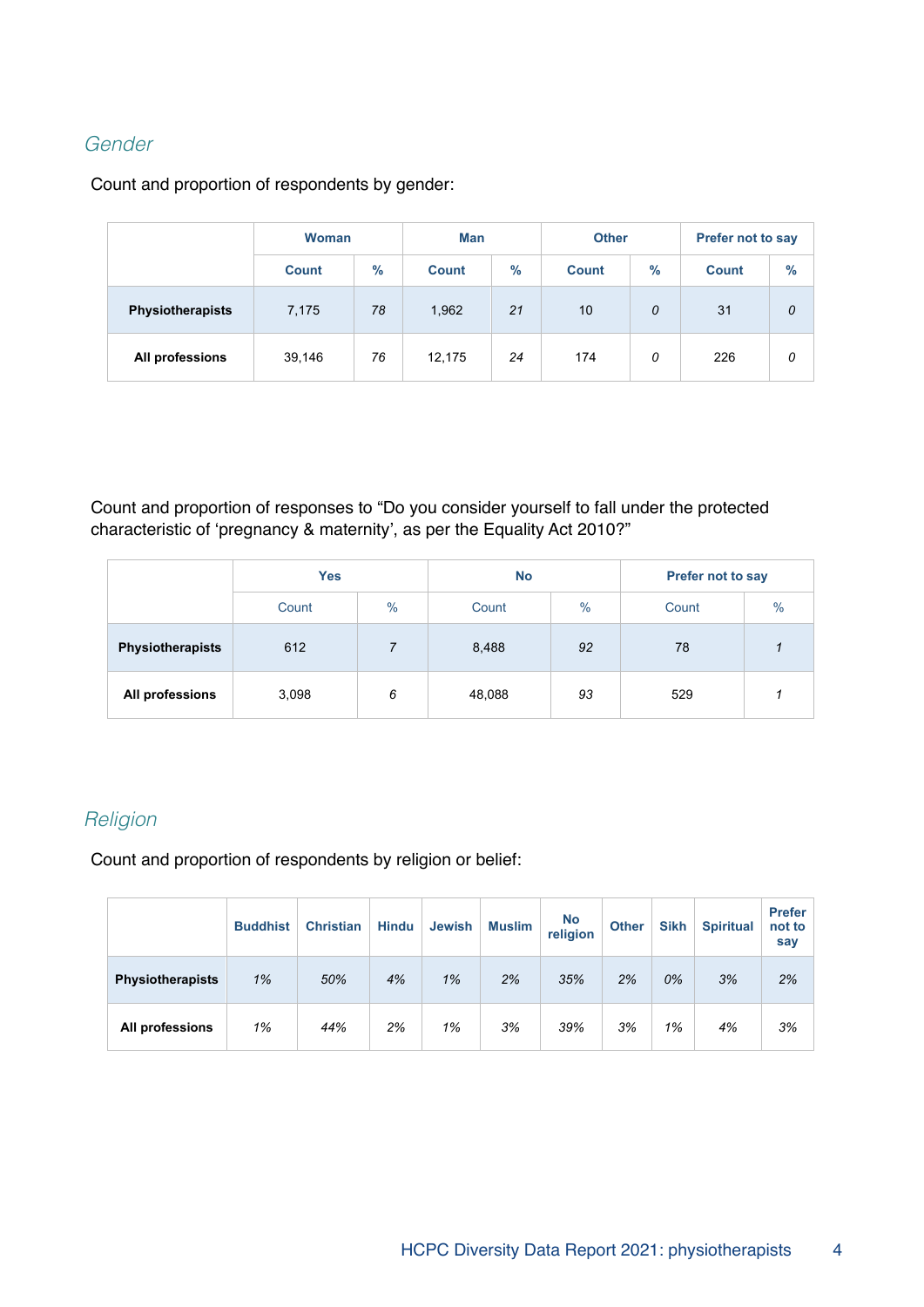#### Sexual orientation

#### Count and proportion of respondents by sexual orientation:

|                         | Lesbian, Gay or<br>Queer (LGQ) <sup>2</sup> |               |        | <b>Heterosexual</b> |       |               | <b>Prefer not to say</b> |                |  |
|-------------------------|---------------------------------------------|---------------|--------|---------------------|-------|---------------|--------------------------|----------------|--|
|                         | Count                                       | $\frac{0}{0}$ | Count  | $\%$                | Count | $\frac{0}{0}$ | Count                    | $\%$           |  |
| <b>Physiotherapists</b> | 315                                         | 3             | 8,506  | 93                  | 197   |               | 160                      | $\overline{2}$ |  |
| All professions         | 2,254                                       | 4             | 46,558 | 90                  | 1,804 | 3             | 1,094                    | $\mathcal{P}$  |  |

#### Caring responsibilities

Count and proportion of respondents by caring responsibility:

|                         | <b>Yes</b>    |    | <b>No</b> |      | <b>Prefer not to say</b> |      |  |
|-------------------------|---------------|----|-----------|------|--------------------------|------|--|
|                         | $\%$<br>Count |    | Count     | $\%$ | Count                    | $\%$ |  |
| <b>Physiotherapists</b> | 37<br>3,363   |    | 5,724     | 62   | 91                       |      |  |
| All professions         | 18,351        | 35 | 32,746    | 63   | 617                      |      |  |

#### Country of work

Count and proportion of respondents by country of work:

|                         |        | <b>England</b> |       | <b>Northern Ireland</b> |       | <b>Scotland</b> |       | <b>Wales</b> | <b>Other</b> |      |
|-------------------------|--------|----------------|-------|-------------------------|-------|-----------------|-------|--------------|--------------|------|
|                         | Count  | $\frac{0}{0}$  | Count | $\%$                    | Count | $\%$            | Count | $\%$         | Count        | $\%$ |
| <b>Physiotherapists</b> | 7,420  | 81             | 253   | 3                       | 669   |                 | 359   | 4            | 477          | 5    |
| All professions         | 42,169 | 82             | 1,348 | 3                       | 3,798 | 7               | 2,302 | 4            | 2,093        | 4    |

2. The term "LGQ" is used throughout the report to represent the categories: Gay Man, Gay woman/lesbian, Queer, and Prefer to self describe (where gay or queer or lesbian was indicated). This was used to ensure data remain unidentifiable, particularly where small cell counts were noted.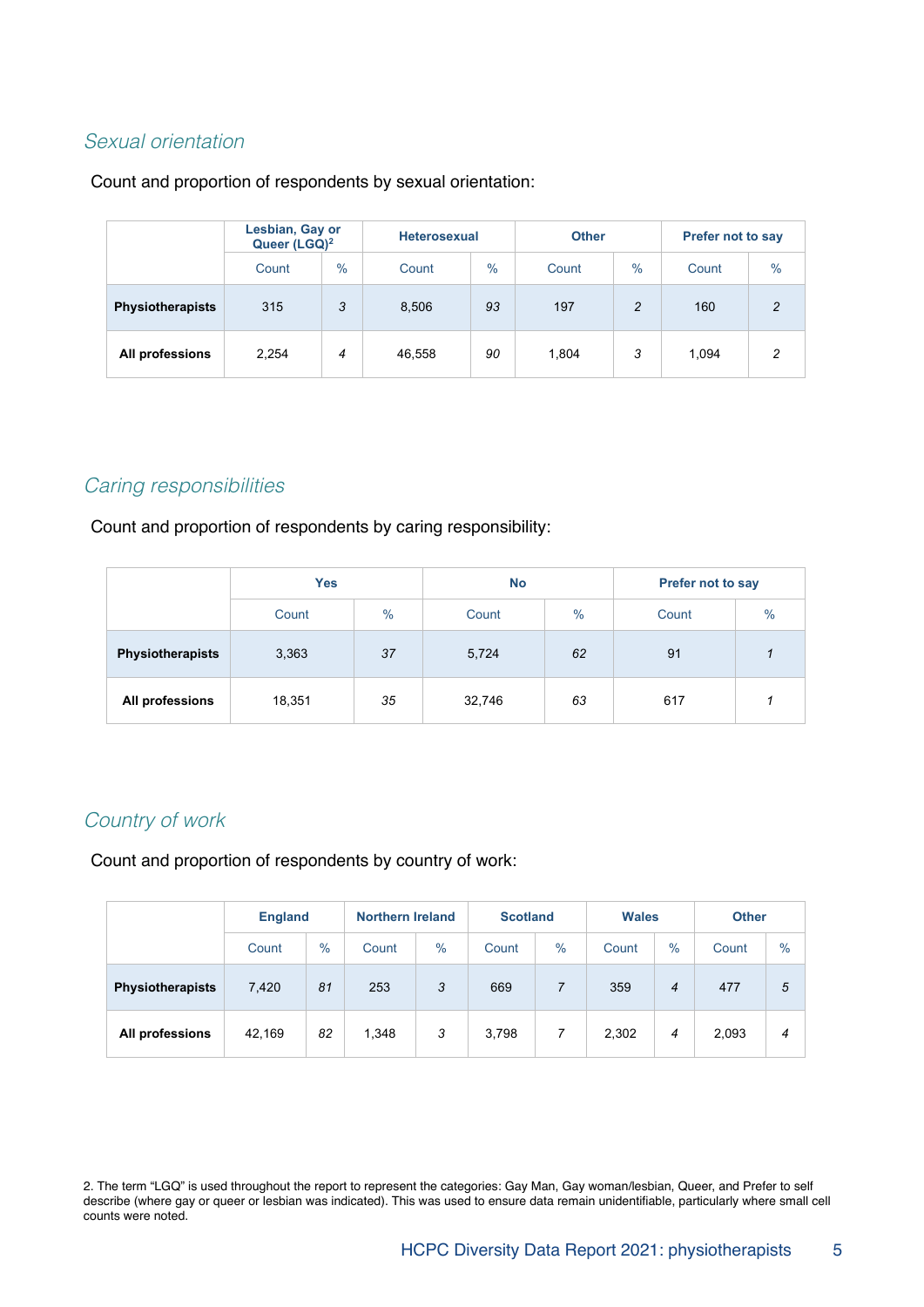## Work setting

Proportion of respondents by primary work setting:

| <b>Work Setting</b>                                          | <b>Physiotherapists</b> | All<br>professions |
|--------------------------------------------------------------|-------------------------|--------------------|
| Adult social care                                            | 1%                      | 2%                 |
| <b>Community service</b>                                     | 16%                     | 9%                 |
| Higher education/university/academia/research                | 3%                      | 3%                 |
| Independent or private healthcare provider (clinic/business) | 20%                     | 11%                |
| Independent or private healthcare provider (hospital/acute)  | 4%                      | 3%                 |
| NHS Acute/ hospital/ secondary care                          | 41%                     | 35%                |
| <b>NHS Mental Health service</b>                             | 1%                      | 6%                 |
| Other                                                        | 9%                      | 10%                |
| Schools (primary/secondary/special)                          | 1%                      | 4%                 |

#### Count and proportion of respondents by work pattern:

|                         | <b>Full-time</b> |      |        | <b>Part-time</b> |       | <b>Flexible hours/</b><br><b>Zero Hour</b> |       | <b>Not currently</b><br>working | <b>Prefer not to</b><br>say |      |
|-------------------------|------------------|------|--------|------------------|-------|--------------------------------------------|-------|---------------------------------|-----------------------------|------|
|                         | Count            | $\%$ | Count  | $\%$             | Count | $\%$                                       | Count | $\%$                            | Count                       | $\%$ |
| <b>Physiotherapists</b> | 5,224            | 57   | 3.208  | 35               | 404   | $\overline{4}$                             | 289   | 3                               | 53                          |      |
| All professions         | 32,236           | 62   | 15,825 | 31               | 2,126 | 4                                          | 1,200 | 2                               | 332                         | 1    |

#### **Education**

Count and proportion of respondents by type of schooling:

|                         | State run or funded<br>(all types) |               | Independent (all<br>types) |               | Prefer not to say |      | i don't know |                         |
|-------------------------|------------------------------------|---------------|----------------------------|---------------|-------------------|------|--------------|-------------------------|
|                         | Count                              | $\frac{0}{0}$ | Count                      | $\frac{0}{0}$ | Count             | $\%$ | Count        | $\%$                    |
| <b>Physiotherapists</b> | 6,922                              | 75            | 2,030                      | 22            | 143               | 2    | 83           | $\overline{\mathbf{1}}$ |
| All professions         | 42,523                             | 82            | 7,931                      | 15            | 761               |      | 504          |                         |